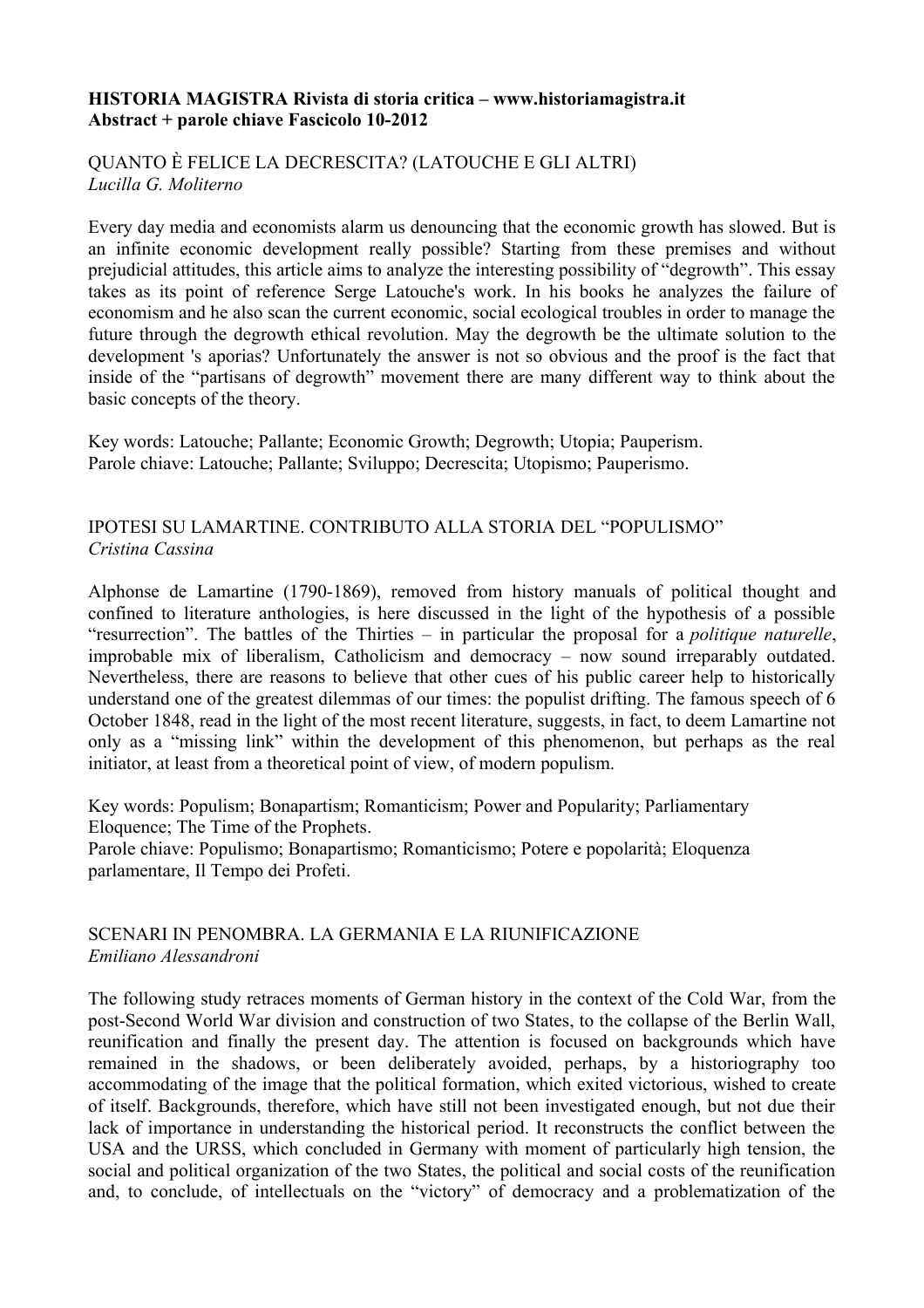concept in itself.

Key words: DDR; Federal Republic of Germany; Berlin Wall; Cold War; CIA; STASI. Parole chiave: DDR; Repubblica Federale Tedesca; Muro di Berlino; Guerra fredda; CIA; STASI.

"DIRITTO ALLA STORIA" E STATO COSTITUZIONALE *Maria Chiara Locchi*

The large number of laws and judicial decisions on anti-negationism as well as the reflections on conditions and limits of the so called "memory laws" demonstrate that lawyers are deeply interested in "history" and "memory". However, in contemporary constitutional States the "right to history" must be addressed from a broader perspective, which takes into account the essential link between the Constitutional State and the history of Fascism and anti-fascist Resistance in Europe. A conception of history as a constitutional right and duty requires a promotional approach on different levels: a free and financially supported historical research, the interpretation and enforcement of the constitution in its historical consistency, history education as a tool for active citizenship and democratic participation.

Key words: Anti-negationism; Memory Laws; Right to History; Constitution; Constitutional State; Anti-fascist Resistance.

Parole chiave: Antinegazionismo; Leggi memoriali; diritto alla storia; Costituzione; Stato costituzionale; Resistenza antifascista.

### DEMOCRAZIA OPERAIA. LA DOTTRINA DELLE ISTITUZIONI RIVOLUZIONARIE NEL GRAMSCI ORDINOVISTA *Flavio Silvestrini*

The author traces, through articles written by Gramsci during the first year and a half of release of «L'Ordine Nuovo», the development of Factory Council's doctrine. Inspired by the voluntary initiatives in Turin factories, the young Sardinian processes, since the summer of 1919, a revolutionary theory gathered in the role of working-class institutions. The extensive task of the Factory, in a materially and spiritually devastated postwar industrial society, forces the political thinker to reshape the traditional functions of the two representative proletarian institutions: Labor Union and Political Party. Only rethinking about how they work, anchored in patterns typical of the bourgeois society; it's possible to lead to success the revolutionary movement of the most aware Italian workers; from Turin industries can arise the future construction of Italian Soviet republic that, after the victory of the Revolution in all countries, will be melted in international communist society.

Key words: Gramsci; «L'Ordine Nuovo»; Factory Councils, Revolution; Political Party; Labor Union. Parole chiave: Gramsci; «L'Ordine Nuovo»; Consigli di fabbrica; Rivoluzione; Partito; Sindacato.

## DAL FEUDO AL LATIFONDO. BRONTE E LA DUCEA NELSON *Alessandra Mangano*

Nelson's Archive, housed in the State Archive of Palermo, throws light on some issues mainly linked to local usages and the clash they create between the people from Bronte and the English administration of the Duchy. Court cases, riots and threats are evidence of a complex and really